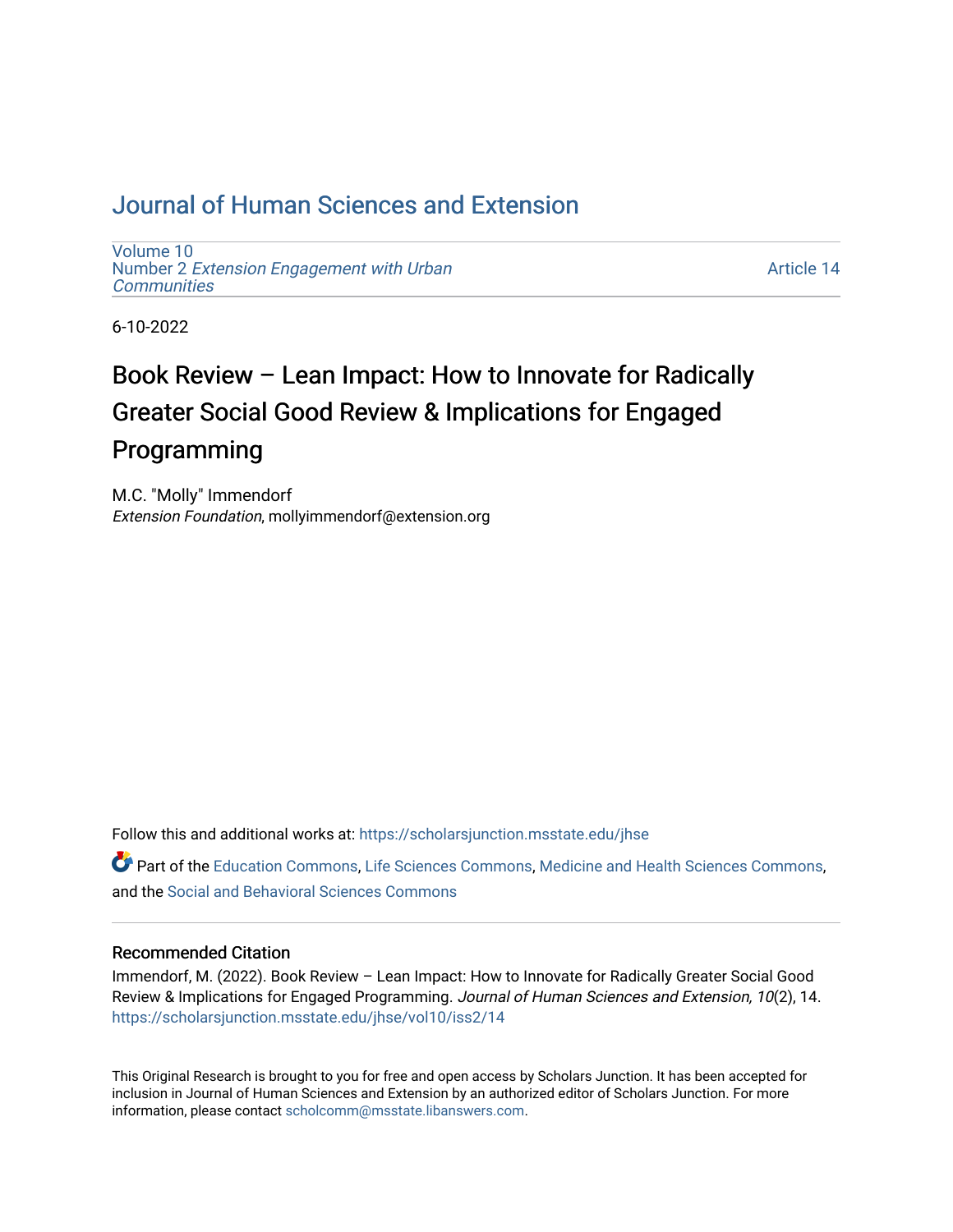### Book Review – Lean Impact: How to Innovate for Radically Greater Social Good Review & Implications for Engaged Programming

#### Acknowledgments

The Extension Foundation Impact Collaborative was created and continues to be iterated and improved with the help of Extension Foundation colleagues, over 190 (and growing) trained Impact Facilitators, all the past team participants, and Key Informants of the Extension Foundation Impact Collaborative (and its predecessor) events since 2016. Their insights, feedback, and contributions are invaluable. The Extension Foundation Impact Collaborative was made possible through the support and funding of Extension Foundation member institutions.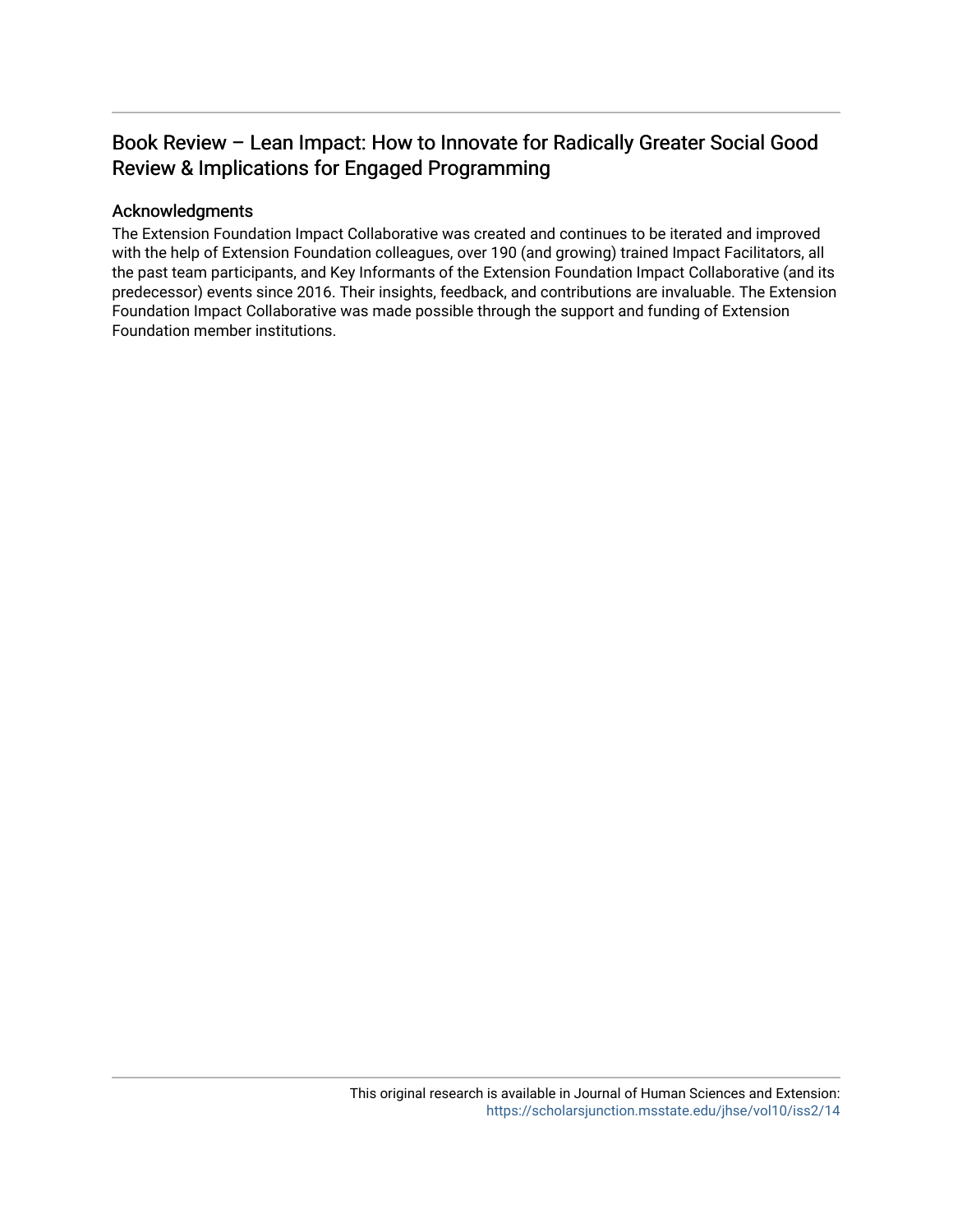## **Book Review –** *Lean Impact: How to Innovate for Radically Greater Social Good* **Review & Implications for Engaged Programming**

#### **M.C. "Molly" Immendorf**

*Extension Foundation*

*The book "Lean Impact: How to Innovate for Radically Greater Social Good" outlines ways to infuse innovation techniques learned from the private start-up sector into sectors traditionally working to make a societal change that may be funded through governmental agencies and grants. These techniques are also applicable to the Land-Grant Cooperative Extension System (CES) through combining them with engaged programming practices and CES best practices and the tools and methods of the Extension Foundation's Impact Collaborative in urban programs and beyond.* 

*Keywords:* innovation, impact, Impact Collaborative

Lean experimentation and design thinking were born from the need to innovate rapidly with a focus on empathy for customers and clientele. Most lean experimentation books and resources focus on the business and/or tech entrepreneur to create a better widget, tool, experience, etc. *Lean Impact: How to Innovate for Radically Greater Social Good* by Ann Mei Chang (2018) is different. Like Cooperative Extension, Chang focuses on making a local, meaningful impact. Drawing upon her experiences in Silicon Valley, government, and non-profits, she leads the reader through the why, what, and how to use lean experimentation and design thinking as well as the implications of changing the status quo through setting audacious goals, piloting, validating, and iterating to a better future, and working differently. Chang's understanding of the not-for-profit, governmental, and non-governmental sectors' work to improve lives, systems, and policies makes transferring the principles of "lean impact" to local urban Extension programs much easier.

#### **Lean Impact Principles**

When looking to make positive long-term impact in local communities, Chang suggests one should "fall in love with the problem, not your solution" and "combine scientific rigor with entrepreneurial agility" through the use of the three lean impact principles below:

- 1. Think big: Propose a vision not of incremental change but of big, bold social change with at least a 10-year horizon.
- 2. Start small: Design small pilots to test ways to achieve the big audacious goal, experiment, learn, and pivot if needed. Use validation techniques to test assumptions and ideas.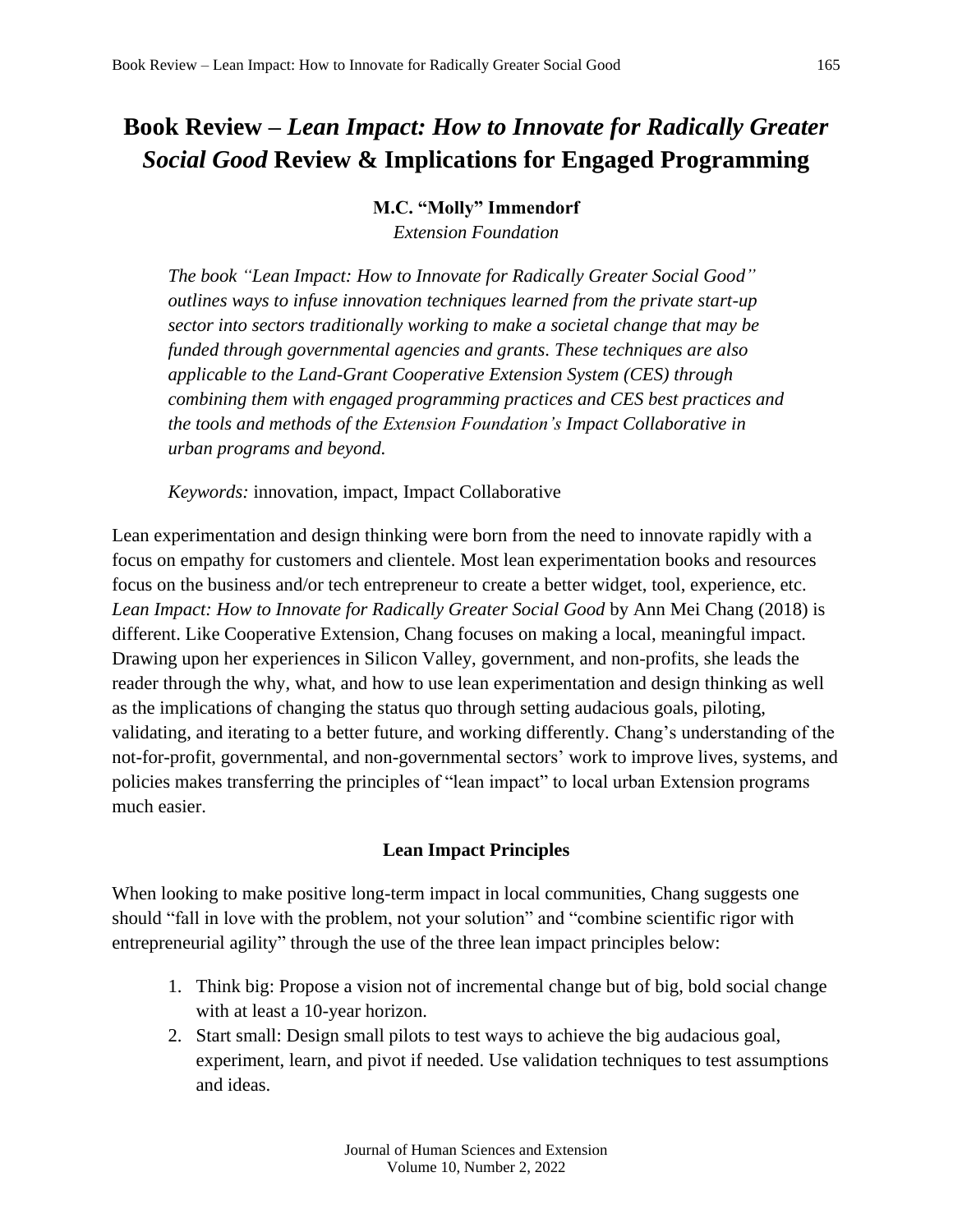3. Relentlessly seek impact: Use metrics to make social change visible and measurable, not numbers of activities or activity participants.

#### **Innovation Is the Path; Impact Is the Destination**

Chang reminds us that "innovation is the path; impact is the destination" to the change we seek. Extension also places focus on the public value through measuring short-, medium-, and longterm impacts of projects and programs. Often logic models are used for program planning and evaluation purposes by identifying program "outcomes" before the implementation stages. These outcomes or impact indicators show attitudinal, behavioral, and policy changes in clientele and their communities. Many think that innovation is the invention of a breakthrough or disruptive product, service, or tool. When thinking broadly, there are at least ten types of innovation and can also be incremental as well as "breakthrough" (Geith et al., 2018). Chang describes "social innovation [which] involves iterative testing and improvement, refining business models, influencing partners and policies, fine-tuning logistics, and many other practicalities." In other words, she is describing the pond that Extension swims in. Chang shares the three pillars of social innovation: value, growth, and impact. Potential solutions should be valued by the beneficiaries and their community, have the potential for growth and scale, and include the measurable impact of positive change in behaviors, attitudes, and more. This aligns with Extension's mission and goals of public value and transformational change to improve lives.

#### **Experimental Mindset**

Drawing upon lean principles and design thinking, Chang recommends the adoption of an experimental mindset, including questioning, testing, learning, and pivoting. Like Silicon Valley start-ups, the testing begins with pilots of the minimum viable product (MVP). Testing also includes being transparent about assumptions being made and testing to see if they are correct or need an iteration or a pivot to another idea. It's the validation of ideas, pilots, and programs that help determine whether there is public value, growth potential, and impact.

#### **Challenges to Using Lean Principles**

Grant funder expectations don't always align with dreaming big but starting small, according to Chang. She calls for new funding models that encourage experimentation, rapid learning, and pivots. Supporting measured risk-taking is also sometimes elusive to the traditional Extension models, including the "expert model," which puts a high value on the Extension professional's academic expertise being shared with the community. There is a growing understanding of the learning gained through failure or, less dramatically, from planned outcomes not being realized. A change to the experimental mindset with the support of community and institutions is needed to "fail fast" and learn for improvement. In other words, learning from failures should be celebrated as much as successes.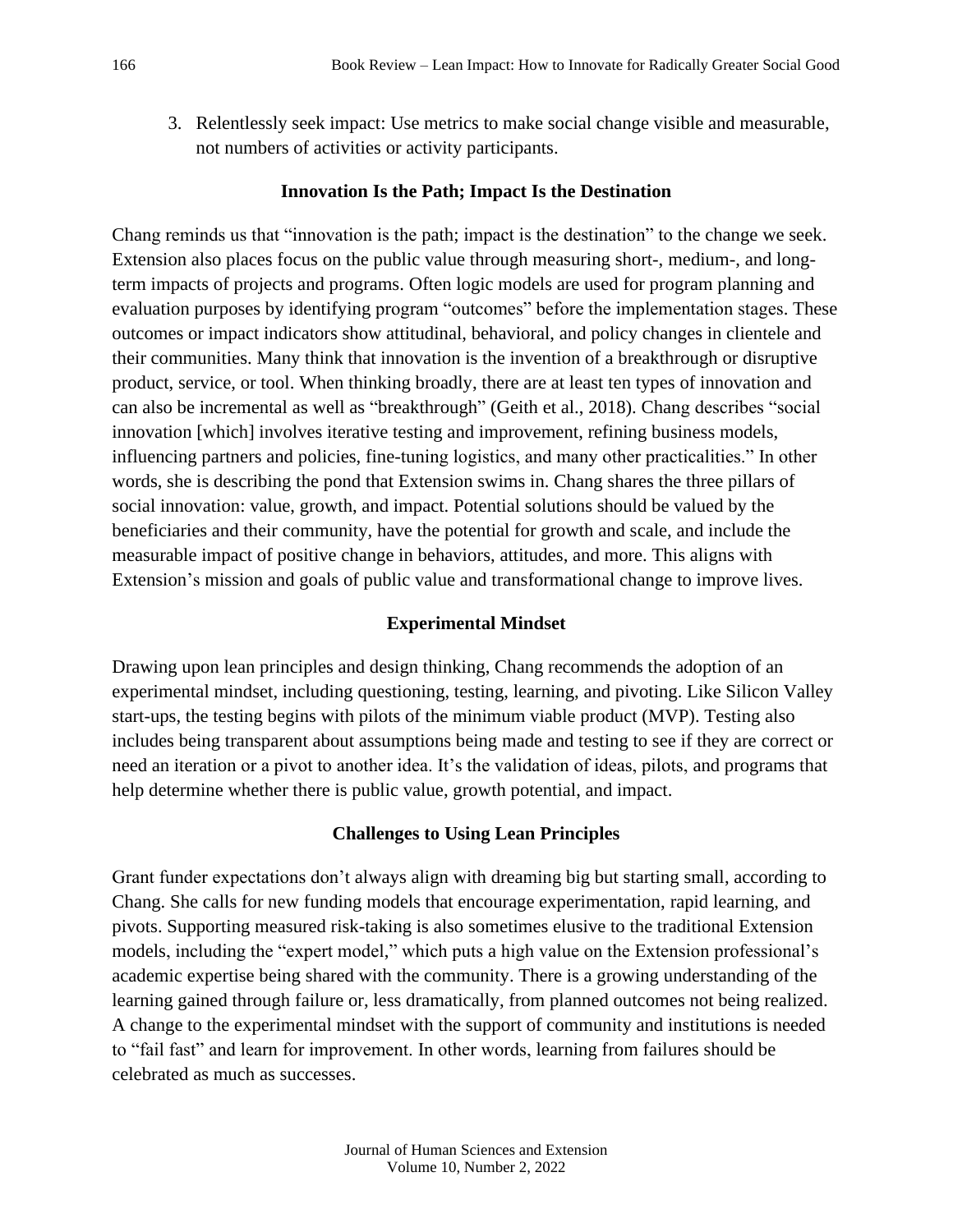#### **Extension Foundation Impact Collaborative**

Embracing innovation has been identified as crucial to the future of Extension (Franz & Cox, 2012), and the Extension Committee on Policy's Innovation Taskforce asked the Extension Foundation to respond to help spur on innovative practices through professional development. (Smith et al., 2016) which led to the creation of the Extension Foundation's Impact Collaborative (https://extension.org/ic/). Through the Impact Collaborative, Extension-led teams use the Impact Collaborative's Innovation Skill-Building Experience (ISBE) curriculum and tools to coinnovate and co-create projects and programs with community members and partners to make visible, measurable local impact. The ISBE curriculum combines creative entrepreneurial methodologies, including design thinking and Chang's lean impact principles with Extension best practices in a toolkit. The toolkit was created to encourage working differently, which includes adopting an experimental innovative mindset. The toolkit is a manual for Extension-led teams that include community members, stakeholders, and partners. The manual leads teams to rapidly identify their big audacious goal, ideate potential solutions, and document the impact they plan to measure and achieve while making assumptions and learning more rapidly visible. The Extension Foundation's Impact Collaborative is more than a toolkit and curriculum. During Impact Collaborative events, teams are paired with a trained impact facilitator who coaches teams to identify their stage in planning as well as facilitating the use of the ISBE tools to focus teams to identify and achieve their goals and next steps. Another unique opportunity for teams is on-the-spot advice from a national network of key informants during Extension Foundation's Impact Collaborative Summits. The informants have the experience, knowledge, and network connections to help teams identify and fill gaps in their planning.

The Impact Collaborative encourages the Extension-led teams to adopt a hybrid or engaged program or project planning and delivery model (Vines, 2018; Vines & Stiegler, 2018). Teams that embrace a hybrid or engaged model include community members who are stakeholders and partners. This leads to a shared vision and better sustainability since the leadership can be more fluid and sustainable in the long run. This is a step up from simply having empathy for and feedback from clientele. By purposely including them as partners in the beginning stages, there is shared ownership in solving the issue and finding potential solutions. In *Lean Impact*, Chang shares many examples, and one is an innovator who sees an injustice, societal issue, or big problem that is ready for a change from status quo. The next level goal of Impact Collaborative teams is to move from designing with users (beneficiaries) to users designing innovative change for themselves and their communities.

#### **Extension Foundation Impact Collaborative Summit Urban Teams**

More than 250 Extension-led teams from across the United States and its territories have participated in Impact Collaborative Summits and its predecessor events since 2016. Notable teams that have participated with urban-focused programs include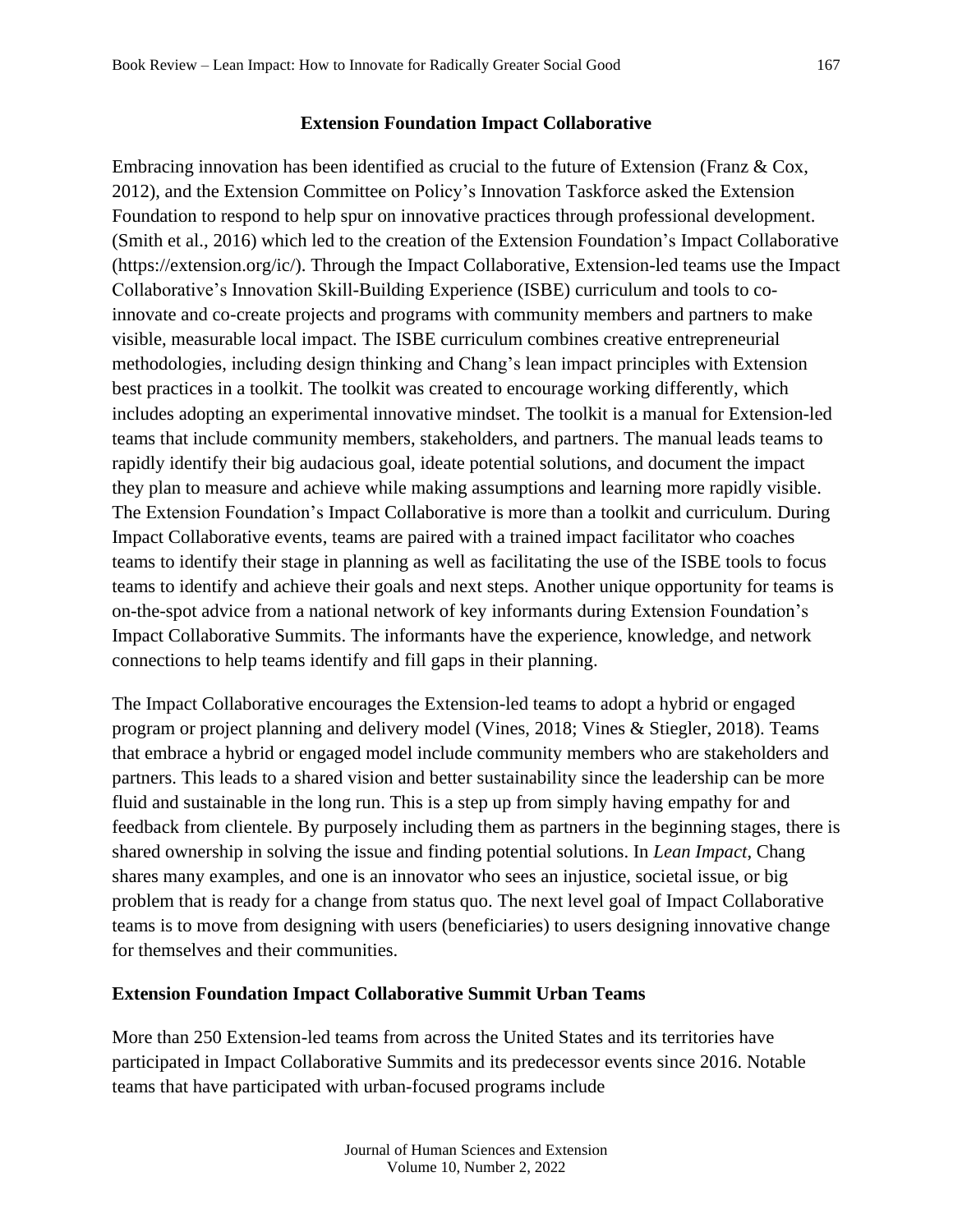- University of Kentucky. *Urban Action Team*. [https://docs.google.com/document/d/1TZeVxouqM7kP8alSocmlGthSWZGHwiguGyl](https://docs.google.com/document/d/1TZeVxouqM7kP8alSocmlGthSWZGHwiguGyl4uiNXzDE/edit?usp=sharing) [4uiNXzDE/edit?usp=sharing](https://docs.google.com/document/d/1TZeVxouqM7kP8alSocmlGthSWZGHwiguGyl4uiNXzDE/edit?usp=sharing)
- University of Minnesota. *Place-based Approach Model.*  [https://docs.google.com/document/d/1Mr](https://docs.google.com/document/d/1Mr-hliqGYJd_fBtAXYLcJDLZSd6v9_NAADd3Uc1UMY8/edit)[hliqGYJd\\_fBtAXYLcJDLZSd6v9\\_NAADd3Uc1UMY8/edit](https://docs.google.com/document/d/1Mr-hliqGYJd_fBtAXYLcJDLZSd6v9_NAADd3Uc1UMY8/edit)
- Purdue University. *DEI Indy*.
	- o 2018: [https://docs.google.com/document/d/1cCGt2ZDgxEo\\_xGYbSP1vQeYtut5zF](https://docs.google.com/document/d/1cCGt2ZDgxEo_xGYbSP1vQeYtut5zFVI3faPqXlwRw0Y/edit) [VI3faPqXlwRw0Y/edit](https://docs.google.com/document/d/1cCGt2ZDgxEo_xGYbSP1vQeYtut5zFVI3faPqXlwRw0Y/edit)
		- o 2019: [https://docs.google.com/document/d/13xvHXkDSoZNdGYo2hJPFbjh0id7jQf](https://docs.google.com/document/d/13xvHXkDSoZNdGYo2hJPFbjh0id7jQf4Nm95ej4V1mz8/edit) [4Nm95ej4V1mz8/edit](https://docs.google.com/document/d/13xvHXkDSoZNdGYo2hJPFbjh0id7jQf4Nm95ej4V1mz8/edit)
- Purdue University. *Sustainable Urban Food Systems / Indiana Urban Agriculture*. [https://docs.google.com/document/d/1FQIaSoTckOWlgs36197sbOH3F07tDu3ExU\\_](https://docs.google.com/document/d/1FQIaSoTckOWlgs36197sbOH3F07tDu3ExU_CmT0BUJ8/edit?usp=sharing) [CmT0BUJ8/edit?usp=sharing](https://docs.google.com/document/d/1FQIaSoTckOWlgs36197sbOH3F07tDu3ExU_CmT0BUJ8/edit?usp=sharing)
- Prairie View A&M University. *A New D.E.I.* [https://docs.google.com/document/d/1X0Y6KK2CJEgFR9HFulylnQo3vfOeb89jvGm](https://docs.google.com/document/d/1X0Y6KK2CJEgFR9HFulylnQo3vfOeb89jvGmEYjqnQtc/edit?usp=sharing) [EYjqnQtc/edit?usp=sharing](https://docs.google.com/document/d/1X0Y6KK2CJEgFR9HFulylnQo3vfOeb89jvGmEYjqnQtc/edit?usp=sharing)
- Prairie View A&M University. *Healthy Houston*. <https://use.vg/Ne9uVV>
- University of Illinois. *Cook County Composting Initiative*. [https://soundcloud.com/user-735659541/sets/impact](https://soundcloud.com/user-735659541/sets/impact-collaborative?utm_source=clipboard&utm_campaign=wtshare&utm_medium=widget&utm_content=https%253A%252F%252Fsoundcloud.com%252Fuser-735659541%252Fsets%252Fimpact-collaborative)[collaborative?utm\\_source=clipboard&utm\\_campaign=wtshare&utm\\_medium=widget](https://soundcloud.com/user-735659541/sets/impact-collaborative?utm_source=clipboard&utm_campaign=wtshare&utm_medium=widget&utm_content=https%253A%252F%252Fsoundcloud.com%252Fuser-735659541%252Fsets%252Fimpact-collaborative) [&utm\\_content=https%253A%252F%252Fsoundcloud.com%252Fuser-](https://soundcloud.com/user-735659541/sets/impact-collaborative?utm_source=clipboard&utm_campaign=wtshare&utm_medium=widget&utm_content=https%253A%252F%252Fsoundcloud.com%252Fuser-735659541%252Fsets%252Fimpact-collaborative)[735659541%252Fsets%252Fimpact-collaborative](https://soundcloud.com/user-735659541/sets/impact-collaborative?utm_source=clipboard&utm_campaign=wtshare&utm_medium=widget&utm_content=https%253A%252F%252Fsoundcloud.com%252Fuser-735659541%252Fsets%252Fimpact-collaborative)

Although many of these teams were in different formative stages, the Impact Collaborative Summit experience accelerated their planning for implementation by providing personalized facilitated coaching using the ISBE workbook and just-in-time advice from a national network of key informants. This process allows teams to make decisions quickly, move forward, and identify the first pilot experiments to launch their initiative. (Forde-Stiegler, 2019).

### **Innovation, Impact, and Moving Forward**

If innovation is a path and impact is the destination for significant positive social change, then Extension is perfectly poised to engage with communities to make that change. Extension's model of positioning Extension professionals in local communities serves as the impetus for coinnovation and co-creation with community members and partners because they are also members of the communities. By adopting the principles of Chang's *Lean Impact* and the Extension Foundation's Impact Collaborative methodology and tools, Extension-led community teams can go further faster to make the change they seek.